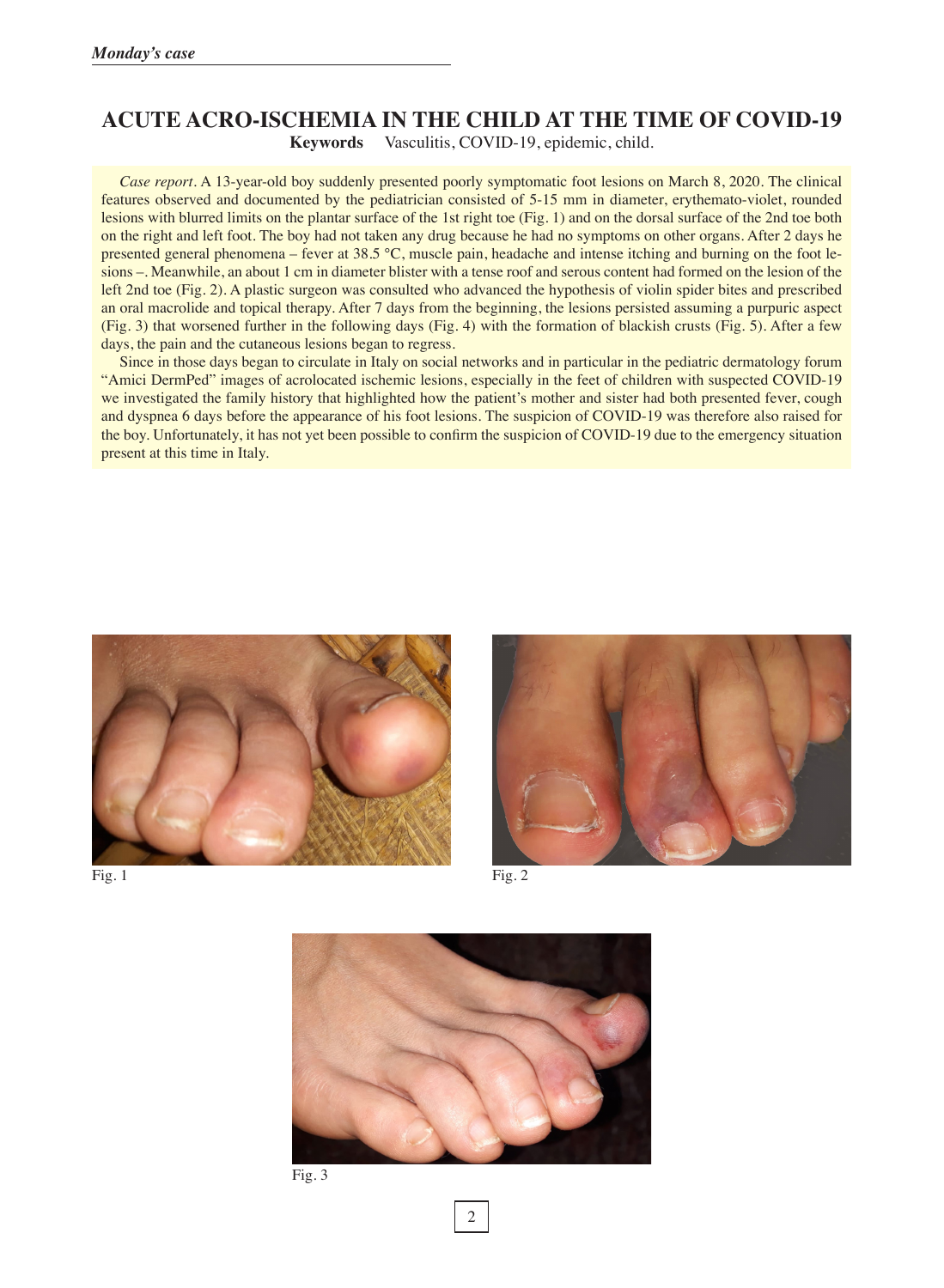



Fig. 4 Fig.  $\frac{1}{2}$  Fig. 5

From the beginning it was evident that the severity of COVID-19 (COronaVIrus Disease 19) correlated with the age and presence of comorbidity: in a large Chinese study on 44,672 confirmed cases, subjects from 0 to 10 years were represented for the 0.9% and those from 10 to 19 for 1.2% (3); half of the children had no obvious symptoms making their identification difficult for epidemiological purposes (4). Various hypotheses have been put forward to explain the lower incidence and lower severity in these age groups (2).

In Italy the first autochthonous case of COVID-19 was diagnosed on February 20, 2020. Since then the disease has spread rapidly throughout Italy even though the outbreaks of greater intensity have remained localized in Lombardy, Veneto, Emilia and Romagna. Doctors, along with nurses and all healthcare workers, have been at the forefront of the fight against COVID-19. In addition to resuscitators, infectious disease specialists and pulmonologists, all Italian doctors have played a role in this war and to date 80 of them have died from COVID-19. Dermatologists have been involved in this war due to the lack of specialists both in triage stations and in hospital wards (5).

Despite the limitations due to the emergency, they attempted to understand what the skin manifestations are in COVID-19 and what meaning they have. In the first study on this topic (5) 18/88 (20.4%) patients with COVID-19 who had not taken any drug in the previous 15 days presented skin manifestations, in particular erythematous rash in 14 cases, urticaria in 3, varicelliform exanthema in 1; the Author also points out that in 8 cases the skin manifestations had appeared at the onset, in 10 cases during hospitalization. These data are not surprising because erythematous rash and urticaria are not uncommon in other viral infections; the rarest is the varicelliform exanthem, that occurred in a dermatologist patient.

When on March 29, 2020, 5 weeks after the first Italian case of COVID-19, the first report of acro-ischemic lesions in asymptomatic children appeared, there was a common confirmation throughout Italy with the report in a week of a few dozen cases and new cases are reported every day. The lesions occur in children and adolescents, however, in good health; they mainly affect the feet and sometimes the hands; the toes and fingers are typically affected, but in some cases also the plantar region; the lesions affect not all toes and fingers, on average 3, often separated by unaffected toes and fingers; the lesions are sometimes rounded, a few millimeters in size and multiple as in Figure 1 or affect the entire finger usually with a clear demarcation at the metatarsophalangeal level; initially they have a reddish-purple or bluish color; they can become bullous or present blackish crusts in the subsequent evolution; they are usually painful and evolve within 2 weeks with *restitutio ad integrum*. These morphological data are the only reliable data because the case studies have been collected via WhatsApp; we do not have an age distribution but it is a pediatric case series and generally it concerns children towards the end of the first decade or teenagers; we don't have a gender distribution. We do not always have a family history; due to the emergency situation we live in we do not have laboratory tests, we have no swab results, but in two of these typical cases the SARS-CoV-2 swab was positive. It is therefore a paleodermatological series, exclusively based on morphology. However, in recent decades we have never seen two such exceptional events at the same time: a viral epidemic with a mortality rate of 10% of swab positive subjects and an epidemic of acroischemic lesions of some toes and fingers in asymptomatic children and adolescents.

These acute self-healing acroischemic lesions are different from other chronic conditions such as acrocyanosis, perniosis, Schoenlein-Henoch type vasculitis and are not as severe as those of meningococcal sepsis and protein C deficiency (1); however, they could be the expression of secondary microthrombosis due to

3